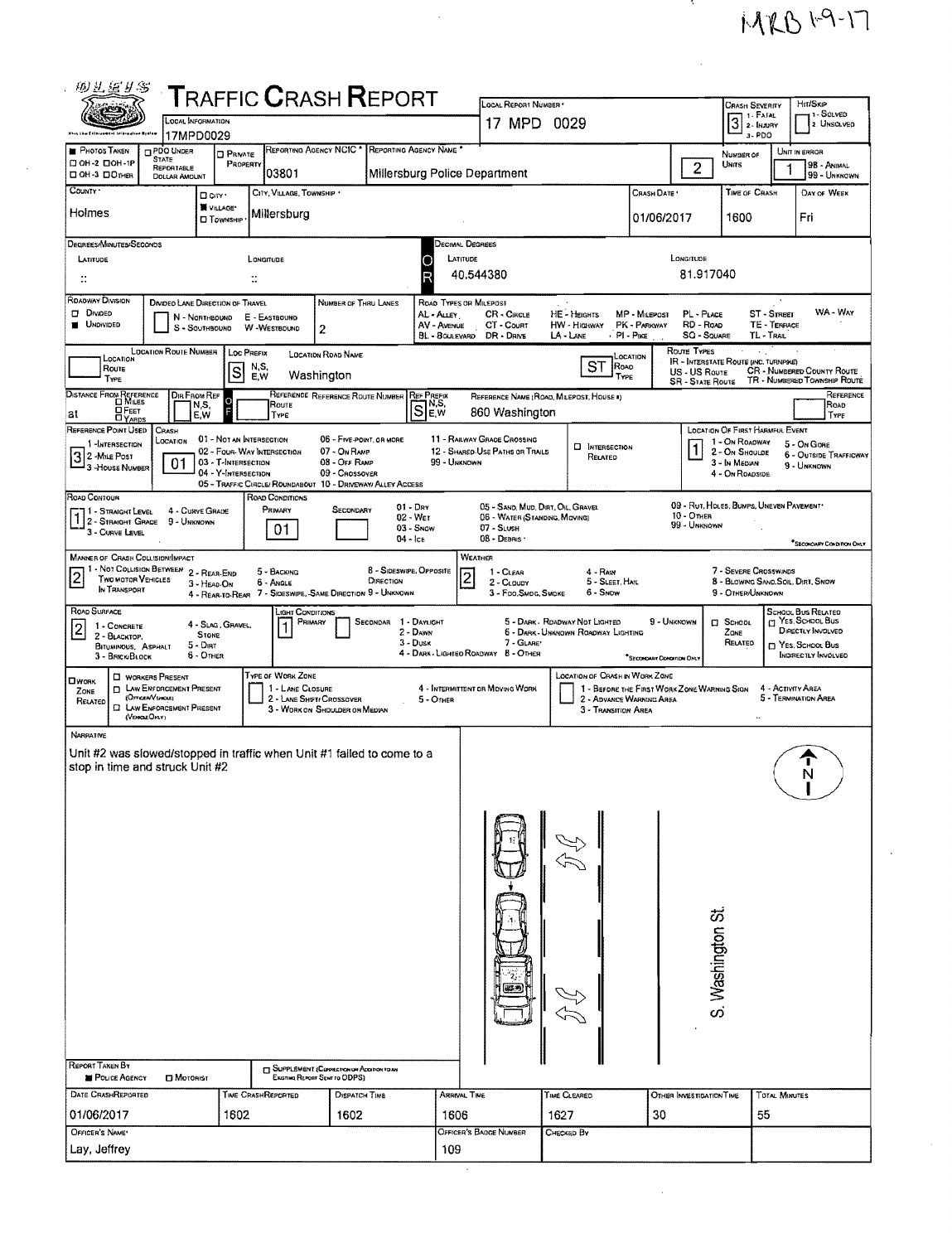| Unit                                                                                                                                                                                                              |                                                                                                                                                                                                                                                                      |                                                                                                |                                                                                                   |                                                                                                                   |                                                                                                                      |  |  |  |  |  |
|-------------------------------------------------------------------------------------------------------------------------------------------------------------------------------------------------------------------|----------------------------------------------------------------------------------------------------------------------------------------------------------------------------------------------------------------------------------------------------------------------|------------------------------------------------------------------------------------------------|---------------------------------------------------------------------------------------------------|-------------------------------------------------------------------------------------------------------------------|----------------------------------------------------------------------------------------------------------------------|--|--|--|--|--|
|                                                                                                                                                                                                                   |                                                                                                                                                                                                                                                                      | LOCAL REPORT NUMBER<br>17 MPD 0029                                                             |                                                                                                   |                                                                                                                   |                                                                                                                      |  |  |  |  |  |
| OWNER NAME: LAST, FIRST, MIDDLE ( C SAME AS DRIVER )                                                                                                                                                              |                                                                                                                                                                                                                                                                      | OWNER PHONE NUMBER                                                                             |                                                                                                   | <b>DAMAGE SCALE</b>                                                                                               | DAMAGE AREA                                                                                                          |  |  |  |  |  |
| UNIT NUMBER<br>  Rearic, Michael, E                                                                                                                                                                               |                                                                                                                                                                                                                                                                      | 740-610-7779                                                                                   |                                                                                                   |                                                                                                                   | FRONT                                                                                                                |  |  |  |  |  |
| OWNER ADDRESS: CITY, STATE, ZIP<br><b>CISAME AS DRIVER</b> )                                                                                                                                                      |                                                                                                                                                                                                                                                                      |                                                                                                |                                                                                                   | 2<br>1 - NONE                                                                                                     | □                                                                                                                    |  |  |  |  |  |
| 918 Main St, Coshocton, OH, 43812                                                                                                                                                                                 |                                                                                                                                                                                                                                                                      |                                                                                                |                                                                                                   | 2 - MINOR                                                                                                         |                                                                                                                      |  |  |  |  |  |
| LP STATE LICENSE PLATE NUMBER                                                                                                                                                                                     | <b>VEHICLE IDENTIFICATION NUMBER</b>                                                                                                                                                                                                                                 |                                                                                                | # OCCUPANTS                                                                                       |                                                                                                                   |                                                                                                                      |  |  |  |  |  |
| OН<br>EGZ6162<br><b>VEHICLE YEAR</b><br><b>VEHICLE MAKE</b>                                                                                                                                                       | 1C3CDZAB9DN565740<br><b>VEHICLE MODEL</b>                                                                                                                                                                                                                            | <b>VEHICLE COLOR</b>                                                                           |                                                                                                   | 3 - FUNCTIONAL                                                                                                    | α<br>а                                                                                                               |  |  |  |  |  |
| 2013<br>Dodge                                                                                                                                                                                                     | Avenger E - A/E                                                                                                                                                                                                                                                      | <b>BLK</b>                                                                                     |                                                                                                   | 4 - Disabling                                                                                                     |                                                                                                                      |  |  |  |  |  |
| INSURANCE COMPANY<br>PROOF OF<br>POLICY NUMBER<br>INSURANCE<br>PPA0072899<br>Ohio Mutual<br>SHOWN                                                                                                                 | Towen By                                                                                                                                                                                                                                                             |                                                                                                |                                                                                                   | 9 - UNKNOWN                                                                                                       | α<br>ם<br>α                                                                                                          |  |  |  |  |  |
| <b>CARRIER PHONE</b><br>CARRIER NAME, ADDRESS, CITY, STATE, ZIP                                                                                                                                                   |                                                                                                                                                                                                                                                                      |                                                                                                |                                                                                                   |                                                                                                                   |                                                                                                                      |  |  |  |  |  |
| US DOT<br>VEHICLE WEIGHT GVWR/GCWR<br>CARGO BODY TYPE                                                                                                                                                             |                                                                                                                                                                                                                                                                      |                                                                                                | Trafficway Description                                                                            |                                                                                                                   |                                                                                                                      |  |  |  |  |  |
| 1 - LESS THAN OR EQUAL TO 10K LBS<br>01<br>2 - 10,001 to 26,000 k Las                                                                                                                                             | 01 - No CARGO BODY TYPE/NOT APPLICABL 09 - POLE<br>02 - Bus/VAN (9-15 SEATS, INC DRIVER) 10 - CARGO TANK                                                                                                                                                             |                                                                                                | 1 - Two Way, Not Divideo                                                                          |                                                                                                                   | 2 - Two-WAY, NOT DIVIDED, CONTINUOUS LEFT TURN LANE                                                                  |  |  |  |  |  |
| HM Placard ID NO,<br>3 - MORE THAN 26,000K LBS.                                                                                                                                                                   | 03 - Bus (16+ Seats, Inc Driver)<br>11 - FLAT BED<br>04 - VEHICLE TOWING ANOTHER VEHICLE<br>12 - Dump<br>05 - LOGGING                                                                                                                                                | 13 - CONCRETE MIXER                                                                            |                                                                                                   | 3 - Two-WAY, Divided, Unprotected (Painted or Grass >4Ft.) Media<br>4 - Two-Way, Divideo, Positive Median Barrier |                                                                                                                      |  |  |  |  |  |
| HAZARDOUS MATERIAL<br><b>HM CLASS</b><br>RELATED<br>0                                                                                                                                                             | 06 - INTERMODAL CONTAINER CHASIS<br>07 - CARGO VAN/ENCLOSED BOX                                                                                                                                                                                                      | 14 - AUTO TRANSPORTER<br>15 - GARBAGE / REFUSE                                                 | 5 - ONE-WAY TRAFFICWAY<br><b>D</b> Hit / Skip Unit                                                |                                                                                                                   |                                                                                                                      |  |  |  |  |  |
| NUMBER                                                                                                                                                                                                            | 08 - GRAIN, CHPS, GRAVEL                                                                                                                                                                                                                                             | 99 - OTHER/UNKNOWN                                                                             |                                                                                                   |                                                                                                                   |                                                                                                                      |  |  |  |  |  |
| NON-MOTORIST LOCATION PRIOR TO IMPACT<br>Type or Use<br>UNIT TYPE<br>01 - INTERSECTION - MARKED CROSSWAL<br>1<br>03                                                                                               | PASSENGER VEHICLES (LESS THAN 9 PASSENGERS MEDIHEAVY TRUCKS OR COMBO UNITS > 10KLBS BUS/VAM/LIMO(9 OR MORE INCLUDING DRIVER)                                                                                                                                         |                                                                                                |                                                                                                   |                                                                                                                   |                                                                                                                      |  |  |  |  |  |
| 02 - INTERSECTION - NO CROSSWALK<br>03 - INTERSECTION OTHER<br>1 - PERSONAL<br>04 - MIDBLOCK - MARKED CROSSWALK                                                                                                   | 01 - Sus COMPACT<br>02 - COMPACT                                                                                                                                                                                                                                     | 14 - SINGLE UNIT TRUCK : 3+ AXLES                                                              |                                                                                                   |                                                                                                                   | 13 - SINGLE UNIT TRUCK OR VAN ZAXLE, 6 TRES 21 - BUS/VAN (9-15 SEATS, INC DIRVER)<br>22 - BUS (16+ Sears, Inc Dever) |  |  |  |  |  |
| 2 - COMMERCIAL<br>05 - TRAVEL LANE - OTHER LOCATION<br>OR HIT/SKIP<br>06 - BICYCLE LANE                                                                                                                           | 99 - UNKNOWN 03 - MID SIZE<br>04 - Full Size                                                                                                                                                                                                                         | 15 - SINGLE UNIT TRUCK / TRAILER                                                               |                                                                                                   | NON-MOTORIST                                                                                                      | 23 - ANIMAL WITH RIDER                                                                                               |  |  |  |  |  |
| 3 - GOVERNMENT<br>07 - SHOULDER/ROADSIDE<br>08 - SIDEWALK                                                                                                                                                         | 05 - Minivan<br>06 - SPORT UTILITY VEHICLE                                                                                                                                                                                                                           | 17 - TRACTOR/SEMI-TRAKER<br>18 - TRACTOR/DOUBLE                                                | 16 - TRUCK/TRACTOR (BOBTAIL)<br>24 - ANIMAL WITH BUGGY, WAGON, SURREY<br>25 - BICYCLE/PEDACYCLIST |                                                                                                                   |                                                                                                                      |  |  |  |  |  |
| 09 - MEDIAN/CROSSING ISLAND<br><b>THE EMERGENCY</b><br>10 - DRIVE WAY ACCESS                                                                                                                                      | 07 - Pickup<br>$08 - V_{AN}$<br>09 - MOTORCYCLE                                                                                                                                                                                                                      | 19 - TRACTOR/TRIPLES                                                                           | 26 - PEDESTRIAN/SKATER<br>27 - OTHER NON-MOTORIST<br>20 - OTHER MED/HEAVY VEHICLE                 |                                                                                                                   |                                                                                                                      |  |  |  |  |  |
| RESPONSE<br>11 - SHARED-USE PATH OR TRAIL<br>12 - NON-TRAFFICWAY AREA                                                                                                                                             | 10 - MOTORIZED BICYCLE<br>Has HM Placard<br>11 - SnowMobile/ATV                                                                                                                                                                                                      |                                                                                                |                                                                                                   |                                                                                                                   |                                                                                                                      |  |  |  |  |  |
| 99 - OTHER/UNKNOWN<br>09 - AMBULANCE                                                                                                                                                                              | 12 - OTHER PASSENGER VEHICLE<br>17 - FARM VEHICLE                                                                                                                                                                                                                    |                                                                                                |                                                                                                   |                                                                                                                   | ACTION                                                                                                               |  |  |  |  |  |
| SPECIAL FUNCTION 01 - NONE<br>$02 - TAX1$<br>$10 -$ Frae<br>01<br>03 - RENTAL TRUCK (OVER 10K LBS)<br>11 - HIGHWAY/MAINTENANCE                                                                                    | MOST DAMAGED AREA<br>18 - FARM EQUIPMENT<br>01 - None<br>02<br>19 - MOTORHOME                                                                                                                                                                                        | 02 - CENTER FRONT                                                                              | 08 - LEFT SIDE<br>09 - LEFT FRONT                                                                 | 99 UNKNOWN<br>1 1 - Non-Contact<br>3 2 - NON-CONTACT                                                              |                                                                                                                      |  |  |  |  |  |
| 04 - Bus - School (Public or Private) 12 - Military<br>05 - Bus - Transit<br>13 - Pouce                                                                                                                           | 20 - GDLF CART<br>$21 -$ Trail<br>MPACT ARE 04 - RIGHT SIDE                                                                                                                                                                                                          | 03 - RIGHT FRONT                                                                               | 10 - TOP AND WINDOWS<br>11 - UNDERCARRIAGE                                                        |                                                                                                                   | 3 - Striking<br>4 - STRUCK                                                                                           |  |  |  |  |  |
| 06 - Bus - Charter<br>14 - PUBLIC UTILITY<br>07 - Bus - SHUTTLE<br>15 - OTHER GOVERNMENT                                                                                                                          | 22 - OTHER (EXPLANIK NARRATIVE)<br>02                                                                                                                                                                                                                                | 05 - Right Rear<br>06 - REAR CENTER                                                            | 12 - LOAD/TRAILER<br>13 - TOTAL (ALL AREAS)                                                       |                                                                                                                   | 5 - STRIKING/STRUCK<br>9 - UNKNOWN                                                                                   |  |  |  |  |  |
| 08 - Bus - Other<br>16 - CONSTRUCTION EQUP.                                                                                                                                                                       | 07 - LEFT REAR                                                                                                                                                                                                                                                       |                                                                                                | 14 - OTHER                                                                                        |                                                                                                                   |                                                                                                                      |  |  |  |  |  |
| PRE- CRASH ACTIONS<br>MOTORIST<br>01                                                                                                                                                                              | NON-MOTORIST                                                                                                                                                                                                                                                         |                                                                                                |                                                                                                   |                                                                                                                   |                                                                                                                      |  |  |  |  |  |
| 01 - STRAIGHT AHFAD<br>07 - MAKING U-TURN<br>08 - ENTERING TRAFFIC LANE<br>02 - BACKING                                                                                                                           | 13 - Negotiating a Curve<br>14 - OTHER MOTORIST ACTIO                                                                                                                                                                                                                | 15 - ENTERING OR CROSSING SPECIFIED LOCATIO<br>16 - WALKING RUNNING, JOGGING, PLAYING, CYCLING |                                                                                                   |                                                                                                                   | 21 - OTHER NON-MOTORIST ACTION                                                                                       |  |  |  |  |  |
| 03 - CHANGING LANES<br>09 - LEAVING TRAFFIC LANE<br>99 - UNKNOWN<br>04 - OVERTAKING/PASSING<br>10 - PARKED                                                                                                        |                                                                                                                                                                                                                                                                      | 17 - Working<br>18 - PUSHING VEHICLE                                                           |                                                                                                   |                                                                                                                   |                                                                                                                      |  |  |  |  |  |
| 05 - MAKING RIGHT TURN<br>11 - SLOWING OR STOPPED IN TRAFFIC<br>06 - MAKING LEFT TURN<br>12 - DRIVERLESS                                                                                                          |                                                                                                                                                                                                                                                                      | 19 - APPROACHING OR LEAVING VEHICLE<br>20 STANDING                                             |                                                                                                   |                                                                                                                   |                                                                                                                      |  |  |  |  |  |
| <b>CONTRIBUTING CIRCUMSTANCE</b><br>PRIMARY<br><b>MOTORIST</b>                                                                                                                                                    | NON-MOTORIST                                                                                                                                                                                                                                                         |                                                                                                |                                                                                                   | <b>VEHICLE DEFECTS</b>                                                                                            | 01 - TURN SIGNALS                                                                                                    |  |  |  |  |  |
| 01 - NONE<br>11 - IMPROPER BACKING<br>09<br>02 - FAILURE TO YIELD<br>12 - IMPROPER START FROM PARKED POSITION                                                                                                     | <b>22 - Nove</b><br>23 - IMPROPER CROSSING                                                                                                                                                                                                                           |                                                                                                | 02 - HEAD LAMPS<br>03 - TAIL LAMPS                                                                |                                                                                                                   |                                                                                                                      |  |  |  |  |  |
| 03 - RAN RED LIGHT<br>13 - STOPPED OR PARKED ILLEGALLY<br>04 - RAN STOP SIGN<br>14 - OPERATING VEHICLE IN NEGLIGENT MANNER                                                                                        | 24 - DARTING                                                                                                                                                                                                                                                         | 25 - LYING AND/OR LLEGALLY IN ROADWAY                                                          | 04 - BRAKES<br>05 - STEERING                                                                      |                                                                                                                   |                                                                                                                      |  |  |  |  |  |
| 05 - Excesoso Speed Limit<br>SECONDARY<br>06 - UNSAFE SPEED<br>16 - WRONG SIDE/WRONG WAY                                                                                                                          | 15 - Swering to Avoid (Due to External Conditions)                                                                                                                                                                                                                   | 26 - FALURE TO YIELD RIGHT OF WAY<br>27 - NOT VISIBLE (DARK CLOTHING)                          | 06 - TIRE BLOWOUT<br>07 - WORN OR SLICK TIRES                                                     |                                                                                                                   |                                                                                                                      |  |  |  |  |  |
| 07 - IMPROPER TURN<br>17 - FALURE TO CONTROL<br>08 - LEFT OF CENTER<br>18 - VISION OBSTRUCTION                                                                                                                    | 28 - INATTENTIVE                                                                                                                                                                                                                                                     | 29 - FAILURE TO OBEY TRAFFIC SIGNS                                                             | 08 - TRAILER EQUIPMENT DEFECTIVE<br>09 - MOTOR TROUBLE                                            |                                                                                                                   |                                                                                                                      |  |  |  |  |  |
| 09 - FOLLOWED TOO CLOSELY/ACDA<br>19 - Operating Defective Equipment<br>99 - UNKNOWN<br>10 - IMPROPER LANE CHANGE<br>20 - LOAD SHIFTING/FALLING/SPILLING<br><b>PASSING OFF ROAD</b><br>21 - OTHER IMPROPER ACTION | /SIGNALS/OFFICER<br>30 - WRONG SIDE OF THE ROAD                                                                                                                                                                                                                      |                                                                                                |                                                                                                   | 10 - Disabled From Prior Accident<br>11 - OTHER DEFECTS                                                           |                                                                                                                      |  |  |  |  |  |
| <b>SEQUENCE OF EVENTS</b>                                                                                                                                                                                         |                                                                                                                                                                                                                                                                      | 31 - OTHER NON-MOTORIST ACTION                                                                 |                                                                                                   |                                                                                                                   |                                                                                                                      |  |  |  |  |  |
| 5<br>6<br>20                                                                                                                                                                                                      | <b>NON-COLLISION EVENTS</b><br>01 - Overturn/Rollover                                                                                                                                                                                                                | 06 - EQUIPMENT FAILURE<br>(BLOWN TIRE, BRANE FAILURE, ETC)                                     |                                                                                                   | 10 - Cross Median                                                                                                 |                                                                                                                      |  |  |  |  |  |
| FIRST<br>Most<br>99 - UNKNOWN<br><b>HARMFUL</b><br><b>HARMFUL</b>                                                                                                                                                 | 02 - FIRE/EXPLOSION<br>11 - CROSS CENTER LINE<br>07 - SEPARATION OF UNITS<br>03 - IMMERSION<br>OPPOSITE DIRECTION OF TRAVEL<br>08 - RAN OFF ROAD RIGHT<br>04 - JACKKNIFE<br>12 - DOWNHILL RUNAWAY                                                                    |                                                                                                |                                                                                                   |                                                                                                                   |                                                                                                                      |  |  |  |  |  |
| EVENT<br>Event                                                                                                                                                                                                    | 05 - CARGO/EQUIPMENT LOSS OR SHIFT 09 - RAN OFF ROAD LEFT                                                                                                                                                                                                            |                                                                                                |                                                                                                   | 13 - OTHER NON-COLLISION                                                                                          |                                                                                                                      |  |  |  |  |  |
| COLLISION WITH FIXED, OBJECT<br><u>COLLISION WITH PERSON, VEHICLE OR OBJECT NOT FIXED</u><br>25 - IMPACT ATTENUATOR/CRASH CUSHION33 - MEDIAN CABLE BARRIER<br>41 - OTHER POST, POLE<br>$48 - 1$ REE               |                                                                                                                                                                                                                                                                      |                                                                                                |                                                                                                   |                                                                                                                   |                                                                                                                      |  |  |  |  |  |
| 14 - PEDESTRIAN<br>21 - PARKEO MOTOR VEHICLE<br>15 - PEDALCYCLE<br>22 - WORK ZONE MAINTENANCE EQUIPMENT<br>16 - RAILWAY VEHICLE (TRAN, ENGHE)<br>23 - STRUCK BY FALLING, SHIFTING CARGO                           | 26 - BRIDGE OVERHEAD STRUCTURE<br>27 - BRIDGE PIER OR ABUTMENT                                                                                                                                                                                                       | 34 - MEDIAN GUARDRAIL BARRIER<br>35 - MEDIAN CONCRETE BARRIER                                  | 42 - CULVERT                                                                                      | OR SUPPORT                                                                                                        | 49 - FIRE HYDRANT<br>50 - WORK ZONE MAINTENANCE                                                                      |  |  |  |  |  |
| 17 - ANIMAL - FARM<br>OR ANYTHING SET IN MOTION BY A<br>18 - ANIMAL - DEER<br><b>MOTOR VEHICLE</b>                                                                                                                | 28 - BROGE PARAPET<br>36 - Median Other Barrier<br>43 - Cuns<br>EQUIPMENT<br>29 - BRIDGE RAIL<br>37 - TRAFFIC SIGN POST<br>44 - Ditch<br>51 - WALL, BUILDING, TUNNEL<br>30 - GUARDRAIL FACE<br>38 - Overhead Sign Post<br>45 - EMBANKMENT<br>52 - OTHER FIXED OBJECT |                                                                                                |                                                                                                   |                                                                                                                   |                                                                                                                      |  |  |  |  |  |
| 19 - ANIMAL -OTHER<br>24 - OTHER MOVABLE OBJECT<br>20 - MOTOR VEHICLE IN TRANSPORT                                                                                                                                | 31 - GUARDRAILEND<br>32 - PORTABLE BARRIER<br>40 - Utaity Pole                                                                                                                                                                                                       | 39 - LIGHT/LUMINARIES SUPPORT                                                                  | $46 -$ Fence<br>47 - MAILBOX                                                                      |                                                                                                                   |                                                                                                                      |  |  |  |  |  |
| UNIT SPEED<br>Posted SPEED<br>TRAFFIC CONTROL                                                                                                                                                                     |                                                                                                                                                                                                                                                                      | UNIT DIRECTION                                                                                 |                                                                                                   | 1 - NORTH                                                                                                         | 5 - Northeast<br>9 - Unknown                                                                                         |  |  |  |  |  |
| 01 - No CONTROLS<br>12<br>20<br>35<br>02 - S TOP SIGN                                                                                                                                                             | 07 - RAILROAD CROSSBUCKS<br>13 - CROSSWALK LINES<br>14 - WALK/DON'T WALK<br>08 - RALROAD FLASHERS                                                                                                                                                                    | FROM                                                                                           | То                                                                                                | 2 - SOUTH<br>$3 - EAST$                                                                                           | <b>6 - NORTHWEST</b><br>7 - SOUTHEAST                                                                                |  |  |  |  |  |
| 03 - YIELD SIGN<br>04 - TRAFFIC SIGNAL<br><b>STATEO</b>                                                                                                                                                           | 15 - О тнен<br>09 - RAILROAD GATES<br>10 - COSTRUCTION BARRICADE<br>16 - Not Reported                                                                                                                                                                                |                                                                                                |                                                                                                   | 4 - West                                                                                                          | 8 - SOUTHWEST                                                                                                        |  |  |  |  |  |
| 05 - TRAFFIC FLASHERS<br>ESTIMATED<br>06 - School Zone                                                                                                                                                            | 11 - PERSON (FLAGGER, OFFICER<br>12 - PAVEMENT MARKINGS                                                                                                                                                                                                              |                                                                                                |                                                                                                   |                                                                                                                   |                                                                                                                      |  |  |  |  |  |

 $\hat{\mathbf{z}}$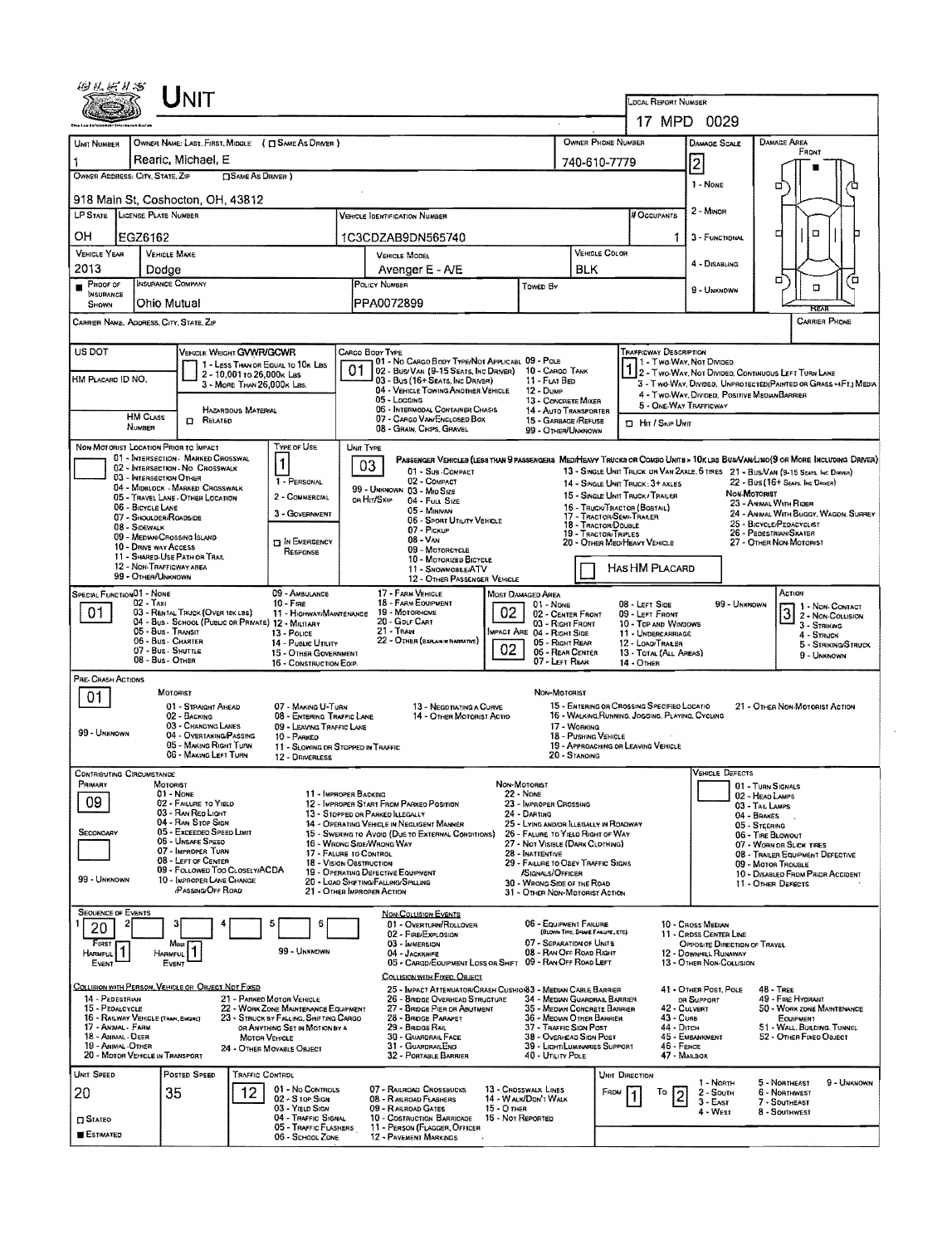| UNIT                                                                                                                                                                                                                                                                                                                          |                                                                                                                       |                                                                                                   |                                                                                                                              |  |  |  |  |  |  |  |  |
|-------------------------------------------------------------------------------------------------------------------------------------------------------------------------------------------------------------------------------------------------------------------------------------------------------------------------------|-----------------------------------------------------------------------------------------------------------------------|---------------------------------------------------------------------------------------------------|------------------------------------------------------------------------------------------------------------------------------|--|--|--|--|--|--|--|--|
|                                                                                                                                                                                                                                                                                                                               | LOCAL REPORT NUMBER                                                                                                   | 17 MPD 0029                                                                                       |                                                                                                                              |  |  |  |  |  |  |  |  |
| OWNER NAME: LAST, FIRST, MIDDLE ( C SAME AS DRIVER )<br>UNIT NUMBER                                                                                                                                                                                                                                                           | OWNER PHONE NUMBER                                                                                                    | <b>DAMAGE AREA</b><br><b>DAMAGE SCALE</b>                                                         |                                                                                                                              |  |  |  |  |  |  |  |  |
| Tharp, Sonny, J<br>$\boldsymbol{2}$                                                                                                                                                                                                                                                                                           |                                                                                                                       | 229-310-0130                                                                                      | FRONT<br>$\overline{c}$                                                                                                      |  |  |  |  |  |  |  |  |
| OWNER ADDRESS: CITY, STATE, ZIP<br>□SAME AS DRIVER )                                                                                                                                                                                                                                                                          |                                                                                                                       |                                                                                                   | п<br>1 - NONE<br>о                                                                                                           |  |  |  |  |  |  |  |  |
| 8795 SR 62, Killbuck, OH, 44637<br>LP STATE LICENSE PLATE NUMBER                                                                                                                                                                                                                                                              |                                                                                                                       |                                                                                                   | 2 - MINOR                                                                                                                    |  |  |  |  |  |  |  |  |
|                                                                                                                                                                                                                                                                                                                               | <b>VEHICLE IDENTIFICATION NUMBER</b>                                                                                  | # Occurants                                                                                       | ם<br>□                                                                                                                       |  |  |  |  |  |  |  |  |
| OН<br>GZR3810<br><b>VEHICLE YEAR</b><br><b>VEHICLE MAKE</b>                                                                                                                                                                                                                                                                   | 1GNCT18WXYK292590<br>VEHICLE MODEL                                                                                    | <b>VEHICLE COLOR</b>                                                                              | 3 - FUNCTIONAL                                                                                                               |  |  |  |  |  |  |  |  |
| 2000<br>Chevrolet                                                                                                                                                                                                                                                                                                             | Blazer                                                                                                                | SIL                                                                                               | 4 - DISABLING                                                                                                                |  |  |  |  |  |  |  |  |
| INSURANCE COMPANY<br>Proof of<br><b>INSURANCE</b><br>Progressive<br>SHOWN                                                                                                                                                                                                                                                     | POLICY NUMBER<br>Towen By<br>912246703                                                                                |                                                                                                   | в<br>้ต<br>9 - UNKNOWN                                                                                                       |  |  |  |  |  |  |  |  |
| <b>CARRIER PHONE</b><br>CARRIER NAME, ADDRESS, CITY, STATE, ZIP                                                                                                                                                                                                                                                               |                                                                                                                       |                                                                                                   |                                                                                                                              |  |  |  |  |  |  |  |  |
| US DOT<br>VEHICLE WEIGHT GVWR/GCWR                                                                                                                                                                                                                                                                                            | CARGO BODY TYPE<br>01 - No CARGO BOOY TYPE/NOT APPLICABL 09 - POLE                                                    | <b>TRAFFICWAY DESCRIPTION</b><br>1 - Two Way, Not Divideo                                         |                                                                                                                              |  |  |  |  |  |  |  |  |
| 1 - LESS THAN OR EQUAL TO 10K LBS<br>2 - 10,001 to 25,000k Lss<br>HM PLACARD ID NO.                                                                                                                                                                                                                                           | 01<br>02 - Bus/Van (9-15 Seats, Inc Driver)<br>03 - Bus (16+ Seats, Ing Driver)                                       | 10 - CARGO TANK<br>11 - FLAT BED                                                                  | 1 2 - Two-Way, Not Divideo, Continuous Left Turn Lane                                                                        |  |  |  |  |  |  |  |  |
| 3 - MORE THAN 26,000K LBS.                                                                                                                                                                                                                                                                                                    | 04 - VEHICLE TOWING ANOTHER VEHICLE<br><b>12 - DUMP</b><br>05 - Logging                                               | 13 - CONCRETE MIXER                                                                               | - 3 - Two WAY, DIVIDEO, UNPROTECTEO(PAINTEO OR GRASS >4FT.) MEDIA<br>4 - Two Way, Divided, Positive Median Barrier           |  |  |  |  |  |  |  |  |
| HAZAROOUS MATERIAL<br><b>HM CLASS</b><br>RELATED<br>o                                                                                                                                                                                                                                                                         | 05 - INTERMODAL CONTAINER CHASIS<br>07 - CARGO VAN ENCLOSED BOX                                                       | 5 - ONE-WAY TRAFFICWAY<br>14 - AUTO TRANSPORTER<br>15 - GARBAGE/REFUSE<br><b>D</b> Hn / Skip Unit |                                                                                                                              |  |  |  |  |  |  |  |  |
| <b>NUMBER</b>                                                                                                                                                                                                                                                                                                                 | 08 - Gran, Chips, Gravel                                                                                              | 99 - OTHER/UNKNOWN                                                                                |                                                                                                                              |  |  |  |  |  |  |  |  |
| TYPE OF USE<br>NON-MOTORIST LOCATION PRIOR TO IMPACT<br>01 - INTERSECTION - MARKEO CROSSWAL<br>1                                                                                                                                                                                                                              | UNIT TYPE<br>06                                                                                                       |                                                                                                   | PASSENGER VEHICLES (LESS THAN 9 PASSENGERS MEDIMEANY TRUCKS OR COMBO UNITS > 10KLBS BUS/VAN/LIMO(9 OR MORE INCLUDING DRIVER) |  |  |  |  |  |  |  |  |
| 02 - INTERSECTION - NO CROSSWALK<br>03 - INTERSECTION OTHER<br>1 - PERSONAL<br>04 - MIDBLOCK - MARKED CROSSWALK                                                                                                                                                                                                               | 01 - Sub-COMPACT<br>02 - COMPACT                                                                                      | 14 - SINGLE LINIT TRUCK: 3+ AXLES                                                                 | 13 - SINGLE UNIT TRUCK OR VAN ZAXLE, 6 TIRES 21 - BUS/VAN (9-15 SEATS, INC. DRIVER)<br>22 - Bus (16+ Seats, Inc. Driver)     |  |  |  |  |  |  |  |  |
| 2 - COMMERCIAL<br>05 - TRAVEL LANE - OTHER LOCATION<br>06 - BICYCLE LANE                                                                                                                                                                                                                                                      | 99 - UNKNOWN 03 - MIO SIZE<br>OR HIT/SKIP<br>04 - Full Size                                                           | 15 - SINGLE LINIT TRUCK / TRAILER<br>16 - TRUCK/TRACTOR (BOSTAIL)                                 | Non-Motorist<br>23 - ANIMAL WITH RIDER                                                                                       |  |  |  |  |  |  |  |  |
| 3 - GOVERNMENT<br>07 - SHOULDER/ROADSIDE<br>08 - Sidewalk                                                                                                                                                                                                                                                                     | 05 - MINIVAN<br>06 - Sport Utility Vehicle                                                                            | 17 - TRACTOR/SEMI-TRAILER<br>18 - TRACTOR/DOUBLE                                                  | 24 - ANIMAL WITH BUGGY, WAGON, SURREY<br>25 - BICYCLEPEDACYCLIST                                                             |  |  |  |  |  |  |  |  |
| 09 - MEDWACROSSING SLANO<br><b>D IN EMERGENCY</b><br>10 - DRIVE WAY ACCESS                                                                                                                                                                                                                                                    | 07 - Pickup<br>$08 - V_{AN}$                                                                                          | 19 - TRACTOR/TRIPLES<br>20 - OTHER MEDIHEAVY VEHICLE                                              | 26 - PEDESTRIAN/SKATER<br>27 - OTHER NON-MOTORIST                                                                            |  |  |  |  |  |  |  |  |
| RESPONSE<br>11 - SHARED-USE PATH OR TRAIL<br>12 - NON-TRAFFICWAY AREA                                                                                                                                                                                                                                                         | 09 - MOTORCYCLE<br>10 - MOTORIZEO BICYCLE                                                                             |                                                                                                   |                                                                                                                              |  |  |  |  |  |  |  |  |
| 99 - OTHER/UNKNOWN                                                                                                                                                                                                                                                                                                            | 11 - SNOWMOBILE/ATV<br>12 - OTHER PASSENGER VEHICLE                                                                   | HAS HM PLACARD                                                                                    |                                                                                                                              |  |  |  |  |  |  |  |  |
| SPECIAL FUNCTION01 - NONE<br>09 - AMBULANCE<br>$02 - T_{\text{AM}}$<br>$10 -$ Fine                                                                                                                                                                                                                                            | 17 - FARM VEHICLE<br>Most Danaged Area<br>18 - FARM EQUIPMENT                                                         | 01 - None<br>08 - LEFT SIDE                                                                       | ACTION<br>99 - Unknown<br>1 - Non-Contact                                                                                    |  |  |  |  |  |  |  |  |
| 01<br>03 - RENTAL TRUCK (OVER 10K LBS)<br>11 - HIGHWAY/MAINTENANCE<br>04 - Bus - SCHOOL (PUBLIC OR PRIVATE) 12 - MILITARY                                                                                                                                                                                                     | 06<br>19 - Мотояноме<br>20 - Golf CART                                                                                | 02 - CENTER FRONT<br>09 LEFT FRONT<br>03 - RIGHT FRONT<br>10 - Top and Windows                    | $\frac{4}{3}$ 2 - Non-Collision<br>3 - STRIKING                                                                              |  |  |  |  |  |  |  |  |
| 05 - Bus - Transit<br>13 - Pouce<br>06 - Bus - Charter<br>14 - PUBLIC UTILITY                                                                                                                                                                                                                                                 | $21 -$ Train<br>IMPACT ARE 04 - RIGHT SIDE<br>22 - OTHER (EXPLAN IN NARRATIVE)                                        | 11 - UNDERCARRIAGE<br>05 - Right Rear<br>12 - LOAD/TRAILER                                        | 4 - STRUCK<br>5 - STRIKING/STRUCK                                                                                            |  |  |  |  |  |  |  |  |
| 07 - Bus - Shuttle<br>15 - OTHER GOVERNMENT<br>08 - Bus - OTHER<br>15 - CONSTRUCTION EOIP.                                                                                                                                                                                                                                    | 06                                                                                                                    | 06 - REAR CENTER<br>13 - TOTAL (ALL AREAS)<br>07 - LEFT REAR<br>14 - OTHER                        | 9 - Unknown                                                                                                                  |  |  |  |  |  |  |  |  |
| PRE-CRASH ACTIONS                                                                                                                                                                                                                                                                                                             |                                                                                                                       |                                                                                                   |                                                                                                                              |  |  |  |  |  |  |  |  |
| MOTORIST<br>11<br>01 - STRAIGHT AHEAD<br>07 - MAKING U-TURN                                                                                                                                                                                                                                                                   | 13 - Negotiating a Curve                                                                                              | NON-MOTORIST<br>15 - ENTERING OR CROSSING SPECIFIED LOCATIO                                       | 21 - OTHER NON-MOTORIST ACTION                                                                                               |  |  |  |  |  |  |  |  |
| 02 - BACKING<br>08 - ENTERING TRAFFIC LANE<br>03 - CHANGING LANES<br>09 - LEAVING TRAFFIC LANE<br>99 - UNKNOWN                                                                                                                                                                                                                | 14 - OTHER MOTORIST ACTIO                                                                                             | 16 - WALKING, RUNNING, JOGGING, PLAYING, CYCLING<br>17 - WORKING                                  |                                                                                                                              |  |  |  |  |  |  |  |  |
| 04 - OVERTAKING/PASSING<br>10 - PARKED<br>05 - MAKING RIGHT TURN                                                                                                                                                                                                                                                              | 11 - Slowing or Stopped in Traffic                                                                                    | 18 - PUSHING VEHICLE<br>19 - APPROACHING OR LEAVING VEHICLE                                       |                                                                                                                              |  |  |  |  |  |  |  |  |
| 06 - MAKING LEFT TURN<br>12 - DRIVERLESS<br><b>CONTRIBUTING CIRCUMSTANCE</b>                                                                                                                                                                                                                                                  |                                                                                                                       | 20 - STANDING                                                                                     | <b>VEHICLE DEFECTS</b>                                                                                                       |  |  |  |  |  |  |  |  |
| PRIMARY<br>MOTORIST<br>01 - NONE                                                                                                                                                                                                                                                                                              | NON-MOTORIST<br>11 - IMPROPER BACKING<br>22 - NONE                                                                    |                                                                                                   | 01 - TURN SIGNALS<br>02 - HEAD LAMPS                                                                                         |  |  |  |  |  |  |  |  |
| 01<br>02 - FAILURE TO YIELD<br>03 - RAN RED LIGHT                                                                                                                                                                                                                                                                             | 12 - IMPROPER START FROM PARKED POSITION<br>23 - IMPROPER CROSSING<br>24 - DARTING<br>13 - Stopped or Parked Llegally |                                                                                                   | 03 - Tail LAMPS<br>04 - BRAKES                                                                                               |  |  |  |  |  |  |  |  |
| 04 - RAN STOP SIGN<br>05 - Excesoso Speso Limit<br>SECONDARY                                                                                                                                                                                                                                                                  | 14 - OPERATING VEHICLE IN NEGLIGENT MANNER<br>15 - SWERING TO AVOID (DUE TO EXTERNAL CONDITIONS)                      | 25 - LYING AND/OR ILLEGALLY IN ROADWAY<br>26 - FALURE TO YIELO RIGHT OF WAY                       | 05 - STEERING<br>06 - TIRE BLOWOUT                                                                                           |  |  |  |  |  |  |  |  |
| 06 - UNSAFE SPEED<br>07 - IMPROPER TURN                                                                                                                                                                                                                                                                                       | 16 - WRONG SIOE/WRONG WAY<br>17 - FALURE TO CONTROL<br>28 - INATTENTIVE                                               | 27 - NOT VISIBLE (DARK CLOTHING)                                                                  | 07 - WORN OR SLICK TIRES<br>08 - TRAILER EQUIPMENT DEFECTIVE                                                                 |  |  |  |  |  |  |  |  |
| 08 - LEFT OF CENTER<br>09 - Followed Too Closely/ACDA                                                                                                                                                                                                                                                                         | 18 - VISION OBSTRUCTION<br>19 - OPERATING DEFECTIVE EQUIPMENT                                                         | 29 - FAILURE TO OBEY TRAFFIC SIGNS<br>/SIGNALS/OFFICER                                            | 09 - MOTOR TROUBLE<br>10 - DISABLEO FROM PRIOR ACCIDENT                                                                      |  |  |  |  |  |  |  |  |
| 99 - Unknown<br>10 - IMPROPER LANE CHANGE<br><b>PASSING/OFF ROAD</b>                                                                                                                                                                                                                                                          | 20 - LOAD SHIFTING/FALLING/SPILLING<br>21 - OTHER IMPROPER ACTION                                                     | 30 - WRONG SIDE OF THE ROAD<br>31 - OTHER NON-MOTORIST ACTION                                     | 11 - OTHER DEFECTS                                                                                                           |  |  |  |  |  |  |  |  |
| <b>SEQUENCE OF EVENTS</b>                                                                                                                                                                                                                                                                                                     | <b>NON-COLLISION EVENTS</b>                                                                                           |                                                                                                   |                                                                                                                              |  |  |  |  |  |  |  |  |
| 2<br>5<br>6<br>20                                                                                                                                                                                                                                                                                                             | 01 - OVERTURN/ROLLOVER<br>02 - FIRE/EXPLOSION                                                                         | 06 - EQUIPMENT FAILURE<br>(BLOWN TURE, BRAKE FAILURE, ETC).                                       | 10 - Cross Median<br>11 - CROSS CENTER LINE                                                                                  |  |  |  |  |  |  |  |  |
| 07 - SEPARATION OF UNITS<br>FIRST<br>03 - IMMERSION<br>OPPOSITE DIRECTION OF TRAVEL<br>Most<br>99 - Unkndwn<br>08 - RAN OFF ROAD RIGHT<br>04 - JACKKNIFE<br>12 - DOWNHILL RUNAWAY<br>Harmful<br>Harmful                                                                                                                       |                                                                                                                       |                                                                                                   |                                                                                                                              |  |  |  |  |  |  |  |  |
| EVENT<br>Event                                                                                                                                                                                                                                                                                                                | 05 - CARGO/EQUIPMENT LOSS OR SHIFT<br>COLLISION WITH FIXED, OBJECT                                                    | 09 - RAN OFF ROAD LEFT                                                                            | 13 - OTHER NON-COLLISION                                                                                                     |  |  |  |  |  |  |  |  |
| COLLISION WITH PERSON, VEHICLE OR OBJECT NOT FIXED<br>25 - IMPACT ATTENUATOR/CRASH CUSHION33 - MEDIAN CABLE BARRIER<br>41 - OTHER POST, POLE<br><b>48 - TREE</b><br>14 - PEDESTRIAN<br>21 - PARKED MOTOR VEHICLE<br>26 - BRIDGE OVERHEAD STRUCTURE<br>49 - FIRE HYDRANT<br>34 - Median Guardrail Barrier<br><b>DR SUPPORT</b> |                                                                                                                       |                                                                                                   |                                                                                                                              |  |  |  |  |  |  |  |  |
| 15 - PEDALCYCLE<br>22 - WORK ZONE MAINTENANCE EDUIPMENT<br>15 - RAILWAY VEHICLE (TRAIN, ENGINE)<br>23 - STRUCK BY FALLING, SHIFTING CARGO                                                                                                                                                                                     | 27 - BRIDGE PIER OR ABUTMENT<br>28 - BRIDGE PARAPET                                                                   | 35 - MEDIAN CONCRETE BARRIER<br>42 - CULVERT<br>36 - MEDIAN OTHER BARRIER<br>43 - Cuns            | 50 - WORK ZONE MAINTENANCE<br>EQUIPMENT                                                                                      |  |  |  |  |  |  |  |  |
| 17 - ANIMAL - FARM<br>OR ANYTHING SET IN MOTION BY A<br>18 - ANMAL DEER<br><b>MOTOR VEHICLE</b>                                                                                                                                                                                                                               | 29 - Bridge Rail<br>30 - GUARDRAIL FACE                                                                               | 44 - Dirch<br>37 - TRAFFIC SIGN POST<br>38 - Overhead Sign Post                                   | 51 - WALL, BUILDING, TUNNEL<br>45 - EMBANKMENT<br>52 - OTHER FIXED OSJECT                                                    |  |  |  |  |  |  |  |  |
| 19 - ANNAL OTHER<br>24 - OTHER MOVABLE OBJECT<br>20 - MOTOR VEHICLE IN TRANSPORT                                                                                                                                                                                                                                              | 31 - GUARDRAILEND<br>32 - PORTABLE BARRIER                                                                            | 46 - FENCE<br>39 LIGHT/LUMINARIES SUPPORT<br>47 - MAILBOX<br>40 - UTILITY POLE                    |                                                                                                                              |  |  |  |  |  |  |  |  |
| UNIT SPEED<br>POSTED SPEED<br><b>TRAFFIC CONTROL</b>                                                                                                                                                                                                                                                                          |                                                                                                                       | UNIT DIRECTION                                                                                    | 9 - Unknown<br>1 - North<br>5 - Northeast                                                                                    |  |  |  |  |  |  |  |  |
| 01 - No CONTROLS<br>35<br>12<br>0<br>02 - S TOP SIGN                                                                                                                                                                                                                                                                          | 07 - RAILRDAD CROSSBUCKS<br>13 - Crosswalk Lines<br>14 - WALK/DON'T WALK<br>08 - RAILROAD FLASHERS                    | FROM<br>To                                                                                        | 2 - South<br>6 - NORTHWEST<br>$3 - EAST$<br>7 - SOUTHEAST                                                                    |  |  |  |  |  |  |  |  |
| 03 - YIELD SIGN<br>04 - TRAFFIC SIGNAL<br><b>CI STATED</b>                                                                                                                                                                                                                                                                    | 15 - O THER<br>09 - RAILRDAD GATES<br>10 - COSTRUCTION BARRICADE<br>16 - Not Reported                                 |                                                                                                   | 4 - West<br>8 - Southwest                                                                                                    |  |  |  |  |  |  |  |  |
| 05 - TRAFFIC FLASHERS<br><b>ESTIMATED</b><br>06 - SCHOOL ZONE                                                                                                                                                                                                                                                                 | 11 - PERSON (FLAGGER, OFFICER<br>12 - PAVEMENT MARKINGS                                                               |                                                                                                   |                                                                                                                              |  |  |  |  |  |  |  |  |